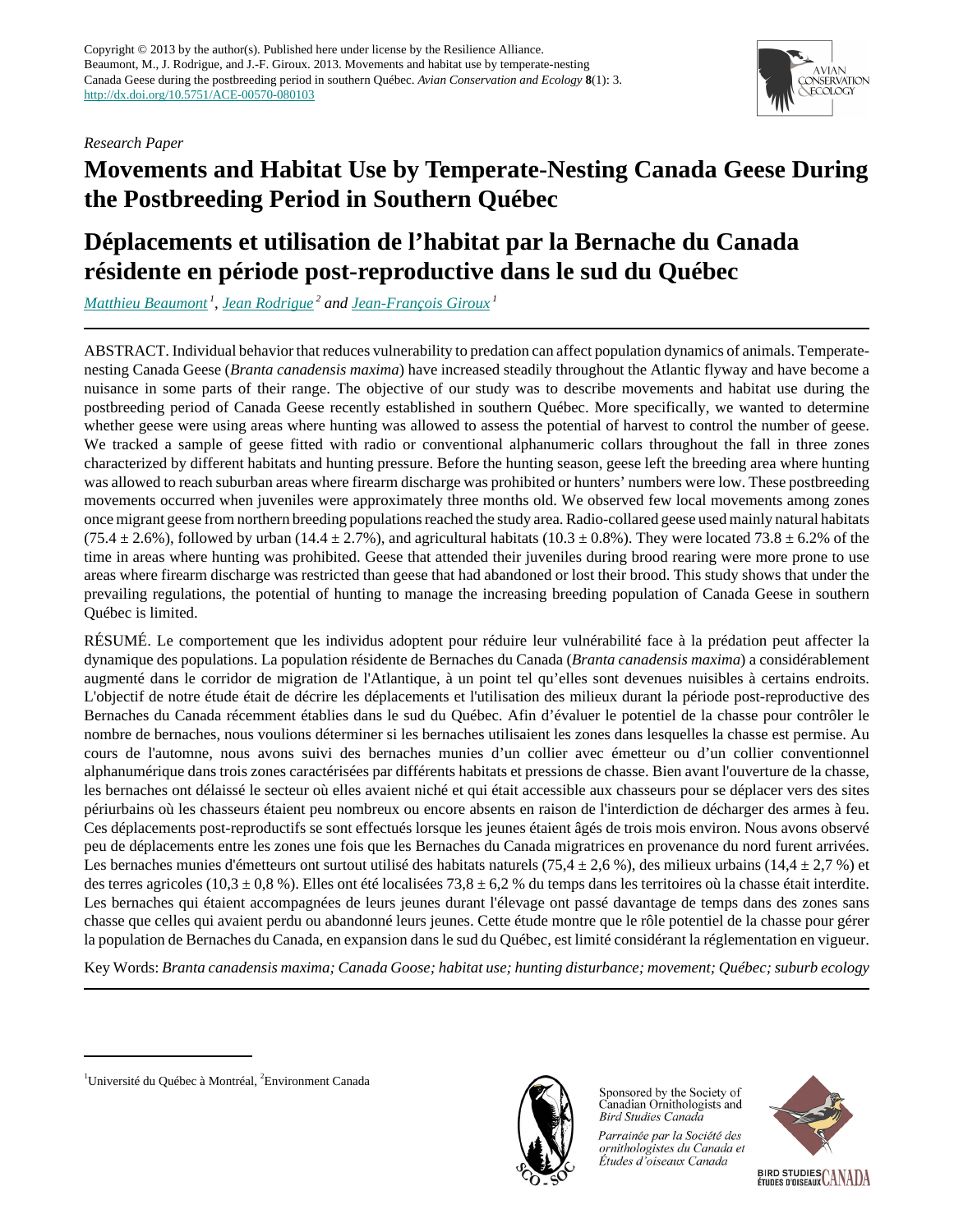## **INTRODUCTION**

The choice of foraging habitats by animals is assumed to be an active process with the goal of maximizing their net rate of energy intake (Stephens and Krebs 1986). Individuals face trade-offs between predation risks and foraging opportunities (Lima and Dill 1990). They should thus adopt optimal strategies that maintain energy balance and reduce probability of mortality. Mobile animals like birds have the option of moving to a more favorable environment when foraging costs become greater than gains (Frederick and Klaas 1982). During the postbreeding period, migratory birds must complete their growth and/or accumulate reserves for their fall migration. For game species, movements of individuals in response to hunting may influence survival and be a leading feature in population dynamics (Madsen and Fox 1995). They should therefore use habitats that provide access to food and at the same time minimize encounters with hunters. The presence of refuges where the birds can rest or forage without being disturbed may influence their distribution and local movements (Madsen 1998).

Over the past 40 years, waterfowl managers have favored hunting to regulate the growth of several goose populations in North America (Ankney 1996, Johnson 1997). Reduction of adult survival through increased harvest appears to be the most influential controlling measure (Gauthier and Brault 1998). In the Atlantic flyway, the demographic expansion of temperatenesting Canada Geese (*Branta canadensis maxima*, TNCG) has been recently stabilized, in part because of higher harvest resulting from special hunting seasons in several states and provinces (Heusmann 1999, Hindman et al. 2004, U.S. Fish and Wildlife Service 2010). However, the ability of this species to exploit urban environments may prevent achievement of management goals because hunting activities are often prohibited or restricted around cities (Conover and Chasko 1985, Ankney 1996, Balkcom 2010).

TNCG have expanded their range in northeastern America and are now breeding in southern Quebec where the population is rapidly growing (Giroux et al. 2001). The area is characterized by urban, suburban, and rural settings with diverse habitats and different hunting regulations. In this study, we took advantage of the spatiotemporal variation in hunting activity and the availability of different habitats to determine how these factors affect the postbreeding distribution and local movements of TNCG established near Montréal. More specifically, we wanted to determine whether geese were using areas where hunting was allowed to assess the potential of harvest to control the number of geese.

## **METHODS**

#### **Study area**

The study area encompassed 417 km² within the Communauté métropolitaine de Montréal, including 97 km² of unsuitable goose habitats such as roads, hardscape, and woodlots that were excluded (Fig. 1). We divided the area into three zones according to hunting activity and land use. The east zone (192 km²) included the nesting, rearing, and molting sites of Canada Geese that breed at Varennes (Giroux et al. 2001). The surrounding mainland, especially along the south shore of the Saint-Lawrence River, was mainly covered by agricultural lands dominated by small grain cereals and cornfields, the latter being used for livestock feeding. Except for the urban portions of Montréal, Répentigny, Varennes, and Boucherville, waterfowl hunting was allowed in over 99% of the zone and started on the fourth Saturday of September until mid-December. A special early goose season that began on 6 September was established in 2003 and was limited to agricultural lands. The Saint-Lawrence Seaway passes through the zone, and there can be substantial boating activities during the summer and fall.

**Fig. 1**. Location of the west, central, and east zones where Canada Geese (*Branta canadensis maxima*) were surveyed and tracked in 2004 near Montréal, Québec.



The central zone (56 km²) was located at the confluence of des Prairies and des Mille Îles rivers (Fig. 1). Boating activities are limited on these rivers because they can become shallow in late summer and fall. Agricultural lands dominated this zone, and fields were mainly cultivated to produce human food, i.e., sweet corn and vegetables. Hunting was allowed on the island of Montréal along the south shore of des Prairies River and in agricultural lands within the municipality of Lachenaie. This represented 12 km² or 21% of the zone. The early and regular seasons occurred at the same time as in the east zone. Firearm discharge was prohibited by municipal bylaws elsewhere, including the entire Île Jésus in Laval.

The west zone (72 km²) was characterized by urban development with high human density and no hunting throughout the area. Many islands that constituted natural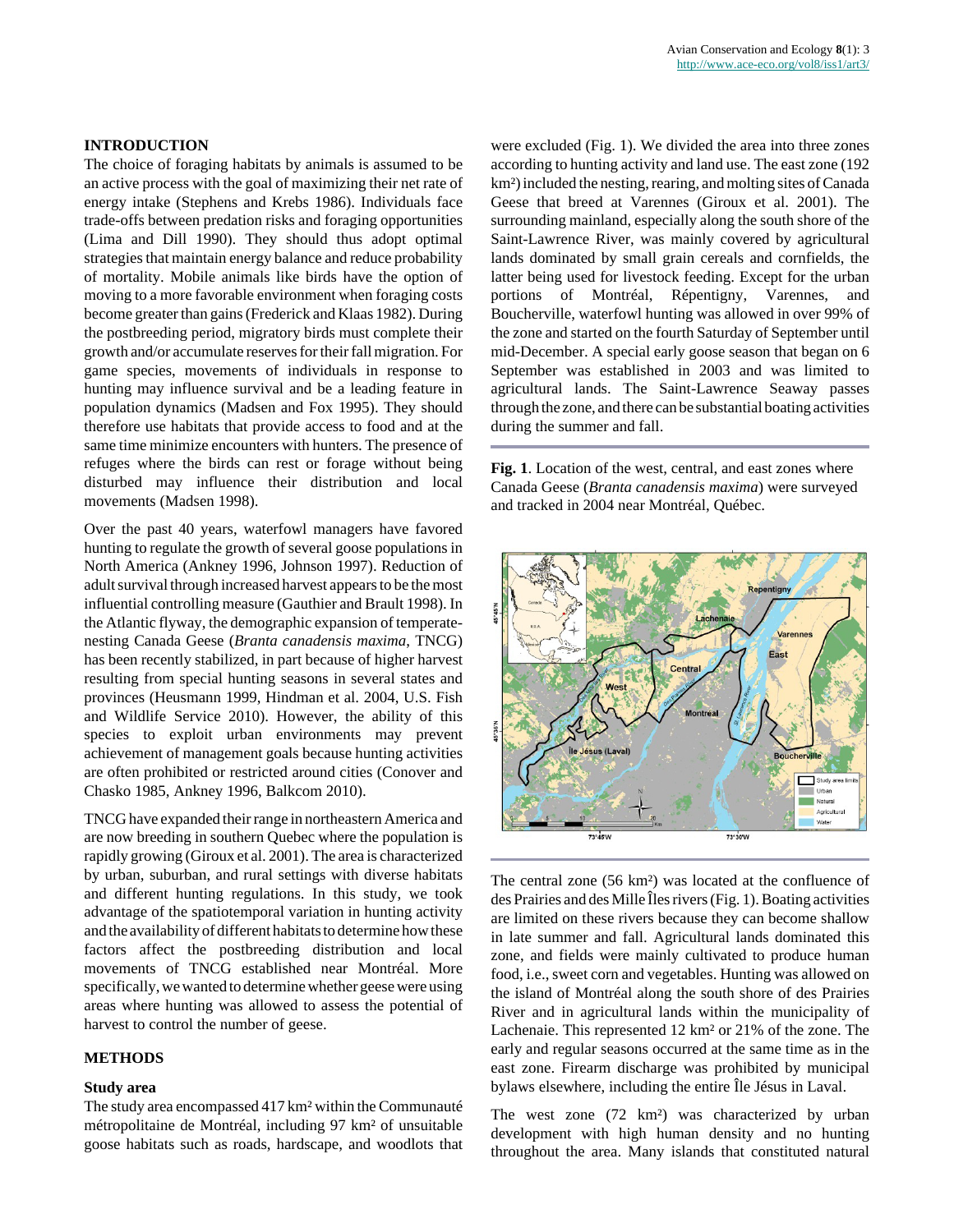habitats dotted des Mille Îles River that flows through the area. Boating activities are limited to canoes and kayaks on this section of the river. Agricultural lands were concentrated on Île Jésus and in the most northerly portions of the zone.

Cold temperatures and freeze-up of water bodies in winter prevent the geese from staying all year round, and most of them winter in northeastern United States (Pilotte 2012). The geese arrive in the Varennes area at the end of March but their departure date was unknown. In addition, molt migrants from southern resident populations join the breeding flocks during the summer. They arrive during the first week of June and their departure date was, and still is, also unknown (Giroux et al. 2001). Other molt migrants pass through the area in June and continue to more northern sites, up to the Ungava Peninsula (J. Rodrigue, *personal observation*). During the fall, a portion of Canada Geese (*Branta canadensis interior*) that breed in Nunavik stage in southern Québec along with returning molt migrant Canada Geese (Malecki et al. 2001).

## **Marking and tracking geese**

In early July 2003 and 2004, we captured prefledged juveniles and molting adults using corral traps. We put conventional alphanumeric plastic neck collars on a sample of adult females that had a brood patch. In spring 2004, we searched the four Varennes Islands (111.5 ha) for goose nests. Using a scoop net or a bow-net trap, we captured a sample of nesting females and equipped them with radio transmitters affixed to neck collars, total weight of  $56 \pm 0.8$  g, which represented < 1.5% of their body weight (Demers et al. 2003). Nests were monitored until hatch to determine success and brood size of each marked female. Hatching juveniles were also marked with numbered web tags. Because we did not succeed in deploying all radios during the nesting period, we replaced conventional collars of females that were caught during the July banding drives by radio collars. Females that were caught in different drives than their web-tagged juveniles were assumed to have abandoned their young (Doiron 2006). Similarly, if a marked female was caught without any of the young that were marked in her nest, then it was assumed that she had lost her brood.

Starting in mid-July, when the geese were still molting, we located the radio-marked geese every day by telemetry using a Yagi antenna mounted on a vehicle or in a boat. When geese started to disperse, we searched each zone twice a week. Survey effort among zones was balanced between morning and afternoon periods. Tracking ended when the last radiotagged goose left the area. Radio-collared geese were assigned to a zone on a weekly basis. Whenever a bird was located in two zones during the same week, we associated it to the zone where it had not been observed the previous week to maximize information about movements. Residence time of each radiocollared goose during the hunting season was the number of days that elapsed between the opening of the special hunting season and the date of the last location in the study area.

Radio-tagged geese were located by triangulation or visual contact, and the locations were noted on 1:20,000 topographical maps. For each location, we recorded habitat according to three broad categories. Natural habitats were mainly riversides and islands that have not been modified by humans. Urban habitats included parks, golf courses, manmade ponds, and riversides that had been transformed by human activities. Finally, agricultural habitats included fields of different crops. We also noted whether the geese were located in areas where hunting or firearm discharge was allowed or not.

During the surveys conducted along roads throughout each zone, we searched for neck-collared females with a spotting scope (25-60 x) in all flocks regardless of the presence of radiotagged females. We recorded the number of individuals in each flock and computed the sum in goose-days for each week and zone. Finally, groups of hunters spotted during the surveys were recorded, summed for the whole season, and standardized by the number of days with surveys in each zone.

#### **Statistical analyses**

Survival and movement probabilities of collared geese were estimated using multistate capture-recapture models with program MARK, version 4.1 (Brownie et al. 1993, White and Burnham 1999). For multistate models, capture histories include both encounters and locations, i.e., state. In this study, the first capture consisted of observations of neck-collared geese during the molting period, and subsequent captures were the observations made during the following periods. Maximum likelihood estimates were obtained for  $p_t^r =$  the probability that an individual was detected in zone *r* at time *t* given that the individual was alive,  $\phi_r^r$  = the probability that an individual alive in zone *r* at time *t* survived and did not permanently emigrate from the study area until  $t+1$ , and  $\psi^{rs}$  $=$  the probability that an individual in zone *r* at time *t* be in zone *s* at time *t*+1 given that the individual survived until *t*+1. We assumed that movement probabilities between *t* and *t*+1 followed a first-order Markovian process, i.e., they only depended on the zone the individual was in at time *t*.

To minimize the number of parameters to be included in the models, we grouped recaptures into eight 3-week periods. July 24 was set as the end of the molting period (M) based on the hatching date of the first nest and a 70-day fledging period (Hanson 1965). Two postmolting periods (PM1 and PM2) were set before the beginning of the special hunting season (SS) that spanned between 6 and 24 September. The regular hunting season opened on 25 September and four 3-week periods were established (RS1, RS2, RS3, and RS4). A bird seen in more than one zone for a given period was associated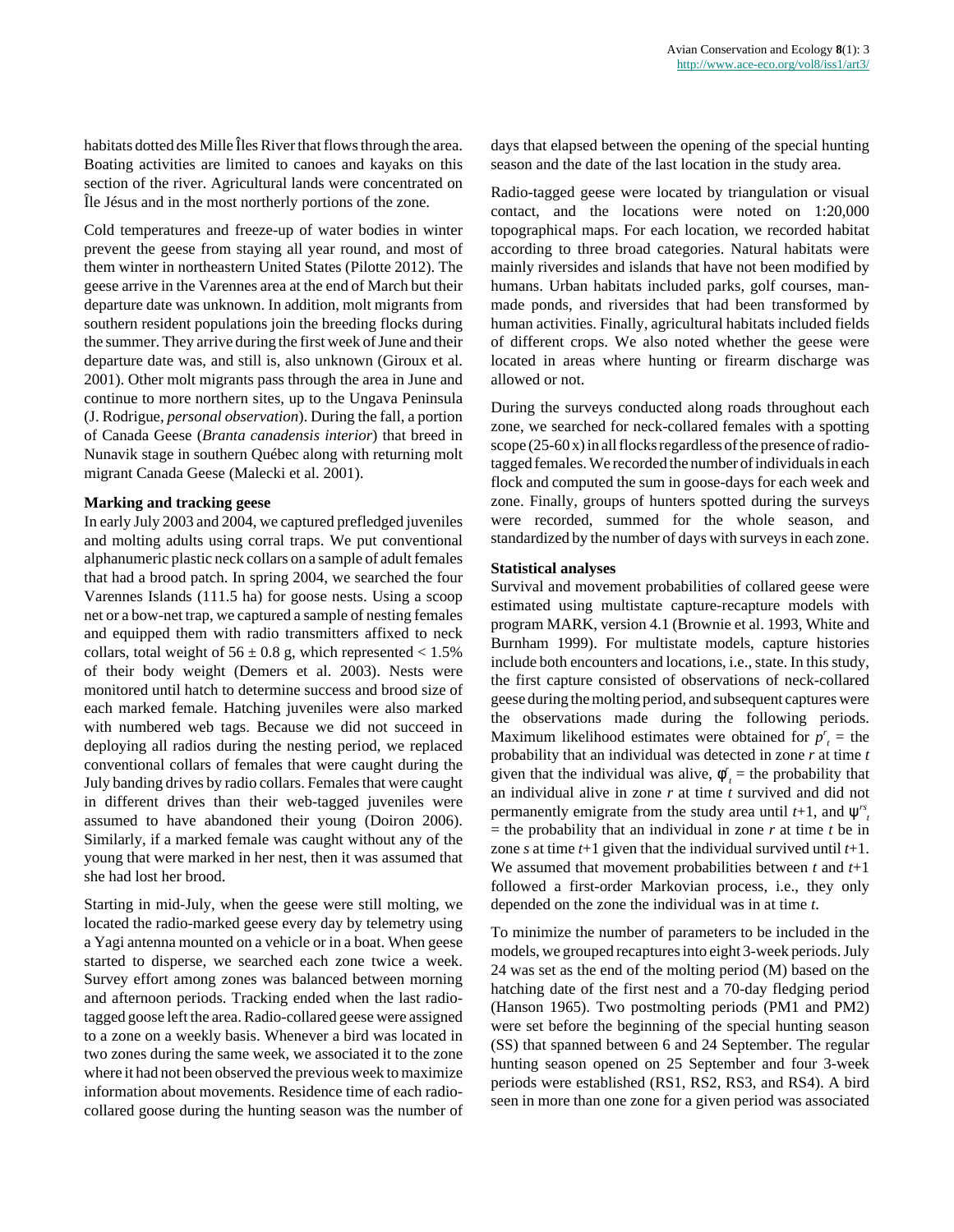to the zone where it was most often encountered. When ties occurred, the bird was associated to the zone where it had not been encountered during the previous period to maximize information about movements. For the radio-marked birds, we used all locations during each three-week period and not the weekly assignments described above. We considered the probability of collar loss to be null during the study because of its short duration.

The most general model including  $\phi$ , p, and  $\psi$  as function of time  $(t = 7)$ , zone  $(z = 3)$  and collar types  $(c = 2)$  was coded  $\phi_{z^*t^*c}$ ,  $p_{z^*t^*c}$ , and  $\psi_{z^*t^*c}$ , respectively. Geese tagged with conventional and radio collars were coded distinctively giving full encounter probability  $(p<sup>r</sup><sub>t</sub> = 1)$  for radio-collared birds. To reduce the number of parameters, we tested models without group, i.e., collar type, constraints on  $\phi$  and  $\psi$  and models in which *p* was function or not of *t* and/or *z*. Our main interest was to investigate the effect of hunting on  $\phi$  and  $\psi$  using models that had biological significance. We tested different models using constraints relevant to the hunting regulations that changed among periods and zones. Goodness-of-fit tests were calculated using the program U-Care, 2.02 (Lebreton and Pradel 2003), which does not separate multistate tests but gives associated statistic values. We used the Akaike's Information Criterion (AIC<sub>c</sub>) to select the best approximating model (Burnham and Anderson 1998). We also used  $AIC_c$  weight (AIC*c*ω), which represents the weight of evidence in support of each model in the candidate set given the data.

We used compositional analyses to investigate how habitat use by radio-collared geese was affected by hunting (Aebischer et al. 1993). Availability was defined as the proportion of each habitat (natural, urban, and agricultural) within the entire study area. This was established from a digitized Landsat thematic map (TM, 30-m pixel) using ArcMap 9.1. We excluded forests from natural habitat and hardscape from the urban habitat because geese do not use these habitats. We also calculated the areas where hunting was allowed and prohibited within the natural and agricultural habitats, hunting being always prohibited in urban habitats. Habitat use was defined as the proportion of radio locations in each habitat for each individual. To satisfy unit-sum constraint and independency conditions, the sampling unit was the log-ratio of the proportion of locations of each individual (Aebischer et al. 1993).

We first tested whether habitat use differed significantly from random use before and during the hunting season. For each period, we ranked habitats from the most to the least exploited by geese and tested the significance of the associated Wilk's lambda  $(\lambda)$  by randomization as recommended by Aebischer et al. (1993). We then used a MANOVA to investigate whether habitat use by radio-collared geese changed after the opening of the hunting season. Our second objective was to detect habitat preference during the hunting season by considering five habitat categories, i.e., natural with and without hunting, agricultural with and without hunting, and urban without hunting, in a compositional analysis. We also used randomization tests to determine the significant differences between ranks of the habitats used by geese. We used a paired *t*-test to compare the percentage of locations of individuals in hunted areas between the natural and agricultural habitats to evaluate whether geese were more susceptible to encounter hunters when using one of these habitats. Finally, a compositional analysis was used to compare habitat use by females that attended a brood and those that either abandoned or lost their brood during rearing. A Student *t*-test was also used to compare the percentage of locations in areas where hunting was prohibited between attending and nonattending females. All compositional analyses and randomization tests were performed with a modified SAS program written by Ott and Hovey (1997). Angular transformations were applied to percentage data. Means are presented  $\pm$  1 SE.

## **RESULTS**

In 2003 and 2004, we banded 288 and 544 molting adults and fitted 91 and 124 females with conventional collars, respectively. We observed 150 females during the fall 2004 for a total of 1727 locations or  $13.3 \pm 0.5$  per female (range: 1-36).

In 2004, we found 134 nests on the Varennes Islands and captured 19 females that we fitted with a radio collar. All hatched their nests successfully except two birds. Four females left the study area before molting (6-12 June). Three came back during the fall and one was shot in Massachusetts in November. These females had either lost their nests or abandoned their young during the brood-rearing period and this was confirmed by the recapture of at least one of their young during the July banding drives. We also replaced conventional collars of six females with radio collars during the banding drives. These females had been previously located on a nest, successful in hatching eggs, and had been regularly observed during the brood rearing and molting periods. Among the 21 radio-collared females that molted in the area, 1 had its nest preyed upon, 12 reared  $\geq$  1 young, and 8 abandoned or lost their brood. A total of 1044 locations were obtained including 508 visual contacts (49%) with an average of  $47.1 \pm 1.5$  locations per female (range: 29-58) and a mean interval of 3.3 days between each location.

We recorded seven times more hunters' parties in the east (0.34/day) than in the central zone (0.05/day), and no hunter was observed in the west zone, as expected. Although we did not distinguish between those that were hunting geese and ducks, most waterfowl hunters in southern Québec will shoot at geese if they have the opportunity. The difference reflects the size of the area where hunting was allowed, which was 16 times larger in the east than in the central zone. The density of hunters' parties in the hunting areas was therefore greater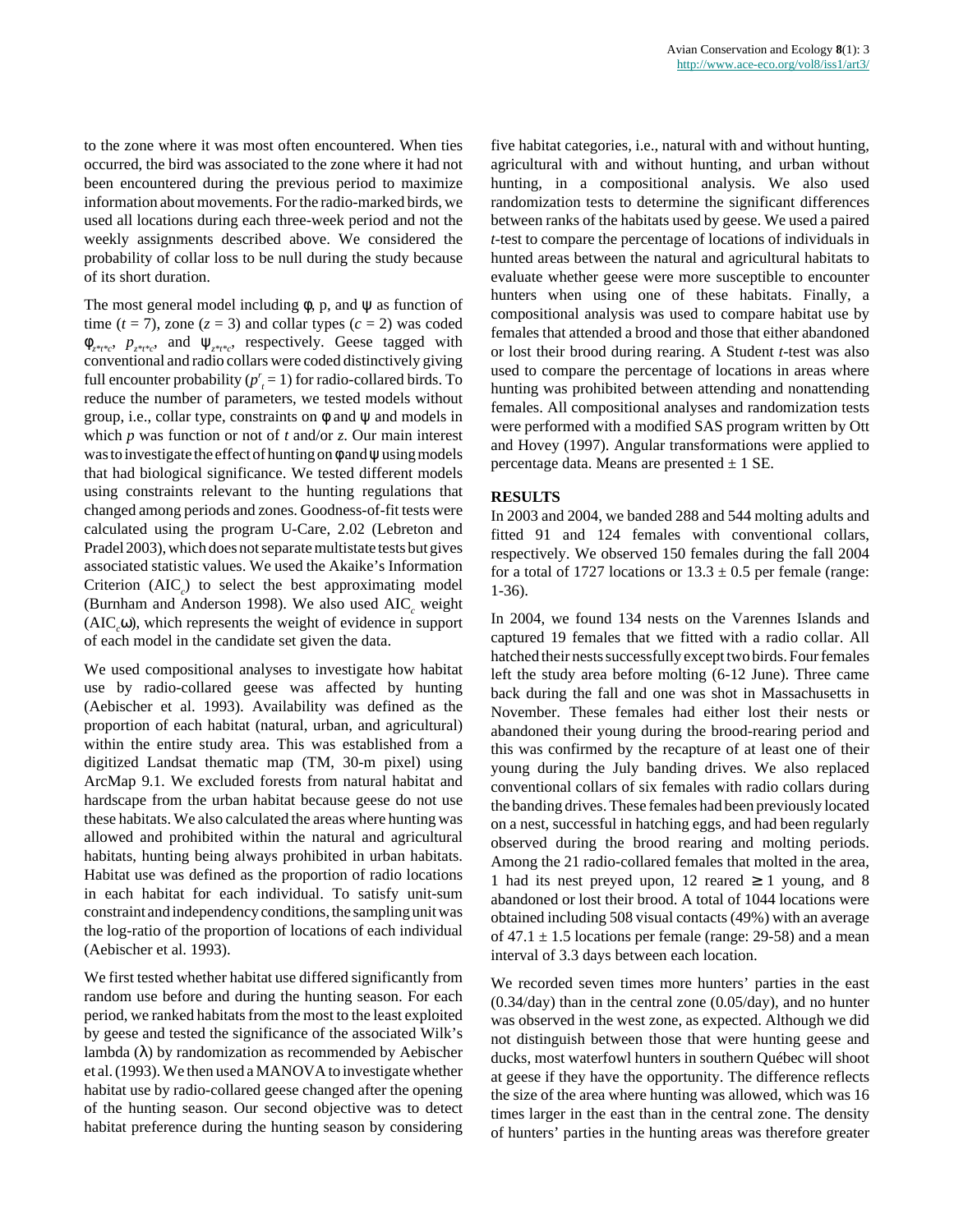| Event                        | N females | Median date | Range<br>11 May $-$ 12 June |  |
|------------------------------|-----------|-------------|-----------------------------|--|
| Hatching                     | 23        | 20 May      |                             |  |
| Departure from the east zone | 21        | 16 August   | $7$ August $-11$ September  |  |
| Migration departure          | 23        | 3 December  | 9 October – 19 December     |  |

**Table 1**. Chronology of hatching, departure from the east zone of the study area, and departure for the fall migration of radiocollared Canada Geese (*Branta canadensis maxima*) marked near Montréal, Québec, 2004.

in the central than in the east zone (0.043 vs. 0.018 party/ day/10 km²). However, when the entire zone is considered, which better reflects how safe a zone is, we found a greater density in the east than in the central zone (0.018 vs. 0.009 party/day/10 km²). Moreover, 7 birds banded in 2003-2004 were recovered during the special early season within the study area, and 33 during the regular season. Most had been shot in the east zone (92.5%). Hunting was restricted to agricultural lands during the early season although parties were predominantly observed along the shorelines of the rivers, natural habitats, in the east and central zones during the regular season (M. Beaumont, *personal observation*).

#### **Distribution and migration chronology**

During the molt and at the beginning of the postmolt periods, Canada Geese were concentrated in the east zone (Fig. 2A). This included the local birds that bred at Varennes and the molt migrants that arrived during the summer. All the radiocollared geese were located in this zone (Fig. 2B). Their numbers decreased rapidly by mid-August when the birds moved toward the central and west zones. This occurred when the juveniles were approximately three months old, well before the opening of the special hunting season in early September (Table 1).

Concomitant to this shift toward the west and central zones, arrival of *B. c. interior* and *B. c. maxima* from northern Québec increased the total number of birds in these two zones (Fig. 2A). The regular hunting season began at this time, and the maximum number of birds was recorded about three weeks later. Very few geese used the east zone during the hunting period compared to numbers observed in the central and west zones. Finally, a greater number of geese, including radiotagged birds, used the west rather than the central zone during the second half of the hunting season (RS3 and RS4). Only one radio-tagged goose was shot during the study, and this occurred during RS1 in the east zone. This goose had previously spent the PM1, PM2, and SS periods in the central zone.

Departure from the east zone spanned over one month, which was much shorter than the departures for migration that extended from early October to mid-December (Table 1). The radio-tagged geese were not located further south in Quebec during sporadic ground tracking throughout the area. Residence time during the hunting season lasts on average 88 days, which represents 82% of the duration of the whole hunting season (107 days).

**Fig. 2**. A) Number of Canada Geese (*Branta canadensis maxima*) counted per day and B) number of radio-collared geese located on a weekly basis in the west, central, and east zones near Montréal, Québec, 2004. See the Methods section for description of the periods.



## **Movements**

Pooling data on radio and conventional collars into 3-week periods resulted in 1026 locations, including 370, 357, and 299 in the east, central, and west zones, respectively. Multiple locations in different zones during a given period were limited to 8 and 15% of the locations for the radio-collared birds and the conventional collared geese, respectively. We are therefore confident that the assignments to a zone based on the greatest number of locations had little impact on our estimate of the use of each zone.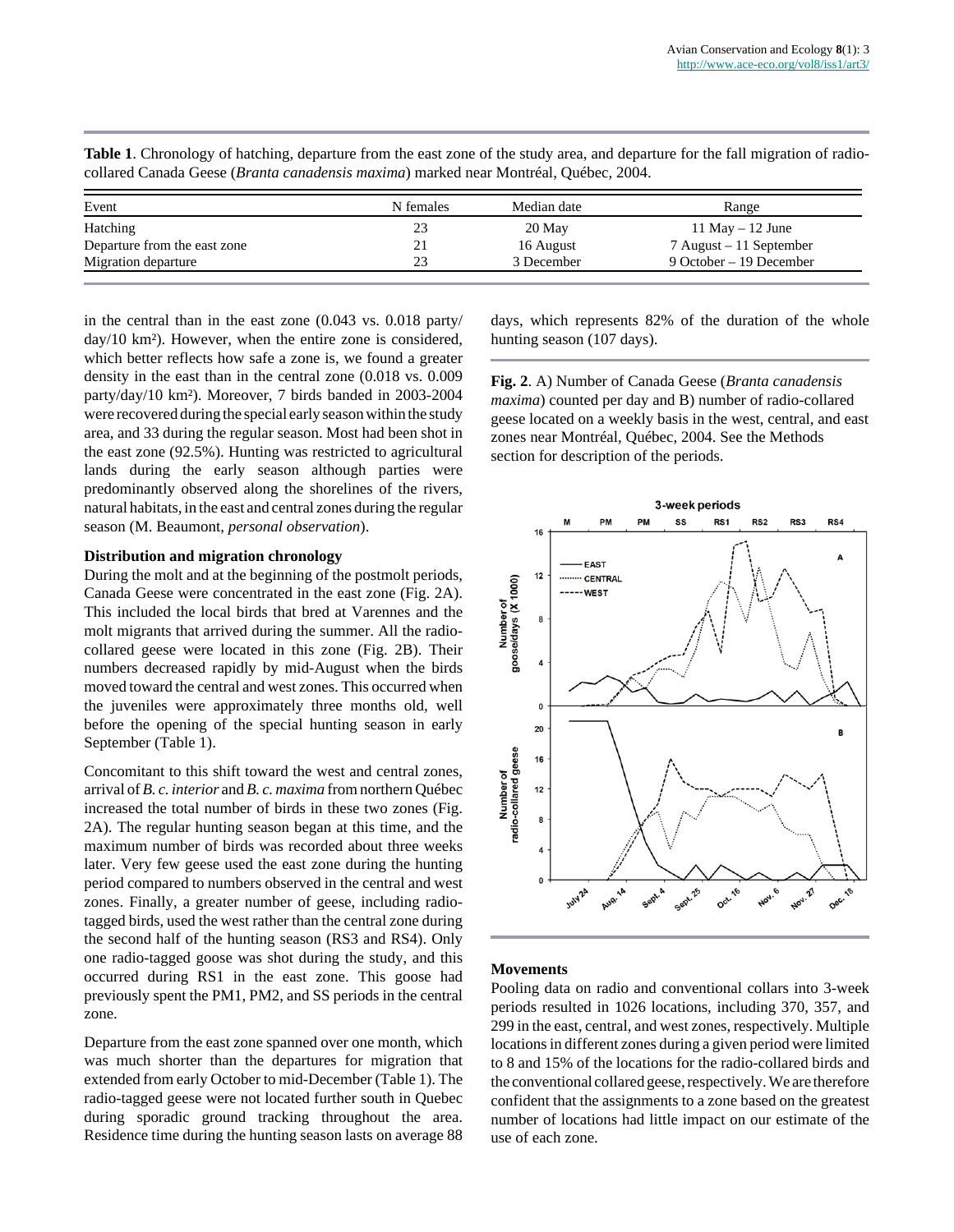| Table 2. Model selection of regional movements of radio-marked and neck-collared Canada Geese (Branta canadensis maxima) |
|--------------------------------------------------------------------------------------------------------------------------|
| near Montréal, Québec, 2004. ΔAICc, AICcω, and number of parameters (K) of the multistate models are presented. The      |
| minimum $AICc = 2328.839$ for the top-ranked model.                                                                      |

| Model <sup>†</sup>                                | $\triangle AIC$ | AIC $\omega$ |     | Deviance |
|---------------------------------------------------|-----------------|--------------|-----|----------|
| $\oint_{z^*th} p_{t^*c} \Psi_{zh^*t}$             |                 | 0.56         | 54  | 685.71   |
| $\oint_{z} h *_{th} P_{t} *_{c} \Psi_{z} h *_{t}$ | 0.49            | 0.44         | 52  | 690.69   |
| $\oint_{z^*t} P_{t^*c} \Psi_{z^*t}$               | 15.87           | 0            | 74  | 655.56   |
| $\oint_{z^*t} P_c \Psi_{z^*t}$                    | 34.04           | 0            | 64  | 696.99   |
| $\oint_z P_{t^*c} \Psi_{z^*t}$                    | 40.46           | $\theta$     | 59  | 714.86   |
| $\oint_{z^{*t}} p_{z^{*t^{*}c}} \Psi_{z^{*t}}$    | 68.17           | 0            | 102 | 639.78   |
| $\oint_{z^*t^*c} p_{z^*t^*c} \Psi_{z^*t^*c}$      | 172.00          |              | 162 | 581.48   |

†Model notation:  $\phi$  = apparent survival; *p* = detection probability;  $\psi$  = movement probability; *z* = zone (east, central, west); *t* = time; *c* = collar type; *h* refers to models where φ or ψ is time or spatial dependant in relation to hunting (See Results).

The general model fitted the data well ( $\chi^2_{102}$  = 89.3; *P* > 0.05). The two best models indicated that detection probability (*p*) was time and group dependent although apparent survival probability (φ) and movement probability (ψ) were related to hunting regulations (Table 2). Time constraints on φ indicated different survival probability after the opening of the hunting season  $(\phi_{\mathit{zh}}: \phi_{\mathit{I-2-3}}^r \neq \phi_{\mathit{4-5-6-7}}^r)$  whereas a weak preference was shown for the model with full zone constraint on  $\phi$  ( $\phi_i$ :  $\phi^{east}$ ,  $\neq$  $\phi^{central}_{t} \neq \phi^{west}_{t}$  compared to one with hunting zone constraint on  $\phi$  ( $\phi_{th}$ :  $\phi^{east}$   $\phi^{eentral-west}$ ). This last model estimated that  $\phi$ for the east zone was  $98.5\%$  (SE = 0.01) before the hunting season and  $64.5\%$  (SE = 0.16) during the hunting season, and  $\phi$  for the central and the west zone together was 99.9% (SE =  $(0.01)$  and 96.1% (SE = 0.01) before and during the hunting season, respectively.

The best model suggested that constraint on  $\psi$  because of hunting regulations implied only movements toward the east zone and suggested that  $\Psi$  was constant throughout the study until the last period ( $\Psi_{zh}$ :  $\Psi_{1-2.3.4.5.6} \neq \Psi_7$  for  $\Psi^{central \rightarrow}$ *east* and  $\Psi^{\text{west}}$  and present  $\langle \tau_{zh}^{*} \tau_{I-2.3.4.5.6} \rangle$   $\langle \tau_{I}^{*} \tau_{I-2.3.4.5.6} \rangle$  whereas no constraint on other movements was selected. Estimates of ψ indicated increasing movements to the central and west zones before the opening of the regular hunting season (Fig. 3A). Thereafter, ψ remained low except for a small increase during RS3 indicating some movements from the central to the west zone. When the opposite transitions were considered, movements from the west to the central zone occurred at the beginning of the hunting season. Movements toward the east zone were negligible during the whole period except during RS4 when some geese returned to their molting sites before departing for migration (Fig. 3B).

#### **Habitat use**

Radio-collared geese were predominantly located in natural habitats (75.4  $\pm$  2.6%), followed by urban (14.4  $\pm$  2.7%), and agricultural habitats ( $10.3 \pm 0.8$ %). These habitats represented 49, 49, and 2% of the study area.

**Fig. 3**. Estimates  $(\pm 1 \text{ SE})$  of movement probability ( $\psi$ ) of radio-marked and neck-collared Canada Geese (*Branta canadensis maxima*) near Montréal, Québec during eight 3 week periods in 2004 along A) a decreasing and B) increasing hunting pressure gradient. Estimates are derived from the best model selected with AIC. See the Methods section for description of the periods.

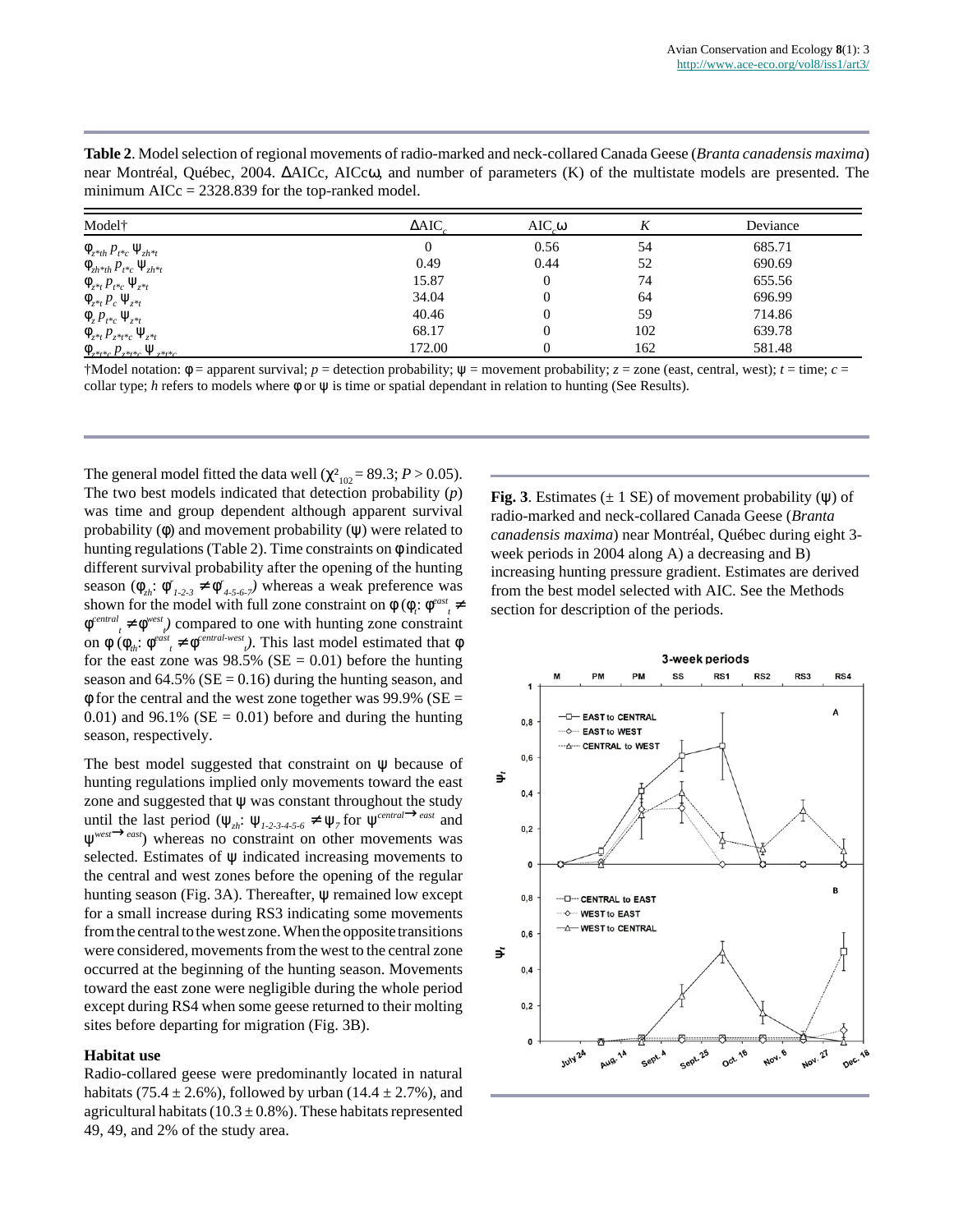Geese using natural habitats were observed resting on des Mille Îles and des Prairies rivers and were often seen feeding in shallow water dominated by submerged vegetation along the shoreline or around the numerous islands. Urban habitats used by geese included lawns on private properties and city parks located along riversides, corporate managed landscapes surrounding industrial plants, and golf courses. In agricultural habitats, geese concentrated their feeding on spilled grains in stubble and plowed cornfields or small grain cereals. Harvest of cornfields in the central zone, sweet corn for human use, started in mid-August and was completed by late September. In the east zone, harvest of corn for grain started in late September and ended in December.

Compositional analysis showed a significant departure from random use of habitats during the fall both before  $(n = 21)$ ; Wilk's  $\lambda = 0.332$ ; randomized  $P < 0.001$ ) and during the hunting period (n = 24; Wilk's  $\lambda = 0.353$ ; randomized *P* < 0.001). Natural and urban habitats were both preferred over agricultural lands during the two periods. However, habitat use by geese changed slightly after the opening of the hunting season with geese spending more time in agricultural habitats (4.7 vs. 15.0%) and less in urban habitats (20.9 vs. 9.2%; MANOVA,  $F_{2,38} = 5.49$ ;  $P = 0.003$ ). Concomitantly with the opening of the hunting season, cornfields were progressively harvested but most were ploughed within one to two days.

During the hunting season, radio-collared geese were located mainly in areas where hunting was prohibited  $(73.2\% \pm 6.2\%)$ . Significant departure from a random use was observed  $(n =$ 24; Wilk's λ = 0.096; randomized *P <* 0.001; Fig 4A). Urban habitats and nonhunting areas in natural habitats were the most preferred, and agricultural lands and areas accessible to hunters in natural habitats were the least preferred. Radiotagged geese were located relatively more often in a hunting area when using agricultural  $(40.6 \pm 8.8\%)$  rather than natural habitats  $(26.6 \pm 6.3\%, t_{23} = 2.18; P = 0.020)$ . The relative areas open to hunting across the zones were similar in agricultural and natural habitats (63 and 65%, respectively).

Geese that had attended a brood during the rearing period and that were still likely accompanied by juveniles after their molt did not use habitats randomly during the hunting season  $(n =$ 12; Wilk's λ = 0.053; randomized *P <* 0.001). They preferentially used no hunting areas in natural and urban habitats (Fig. 4B). Similarly, females that had abandoned or lost their brood also showed preferential use of no hunting areas in natural and urban habitats (n = 12; Wilk's  $\lambda$  = 0.116; randomized *P <* 0.001; Fig. 4C). Attending females were more often located in areas where hunting was prohibited than nonattending ones (82.0± 7.9% vs. 64.8 ± 9.2%;  $t_{23} = 2.54$ ; *P*  $= 0.019$ .

**Fig. 4**. Mean (±1 SE) % locations of radio-collared Canada Geese (*Branta canadensis maxima*) in different habitats during the hunting season near Montréal, Québec in 2004 for A) all radio-collared birds  $(n = 24)$ , B) attending females  $(n = 12)$ , and C) nonattending females  $(n = 12)$ . Habitat availability is the % of the surface area. Habitats are ranked from left to right in terms of selection and nonsignificant differences among habitats are indicated by a connected line  $(P > 0.05$ , compositional analysis).

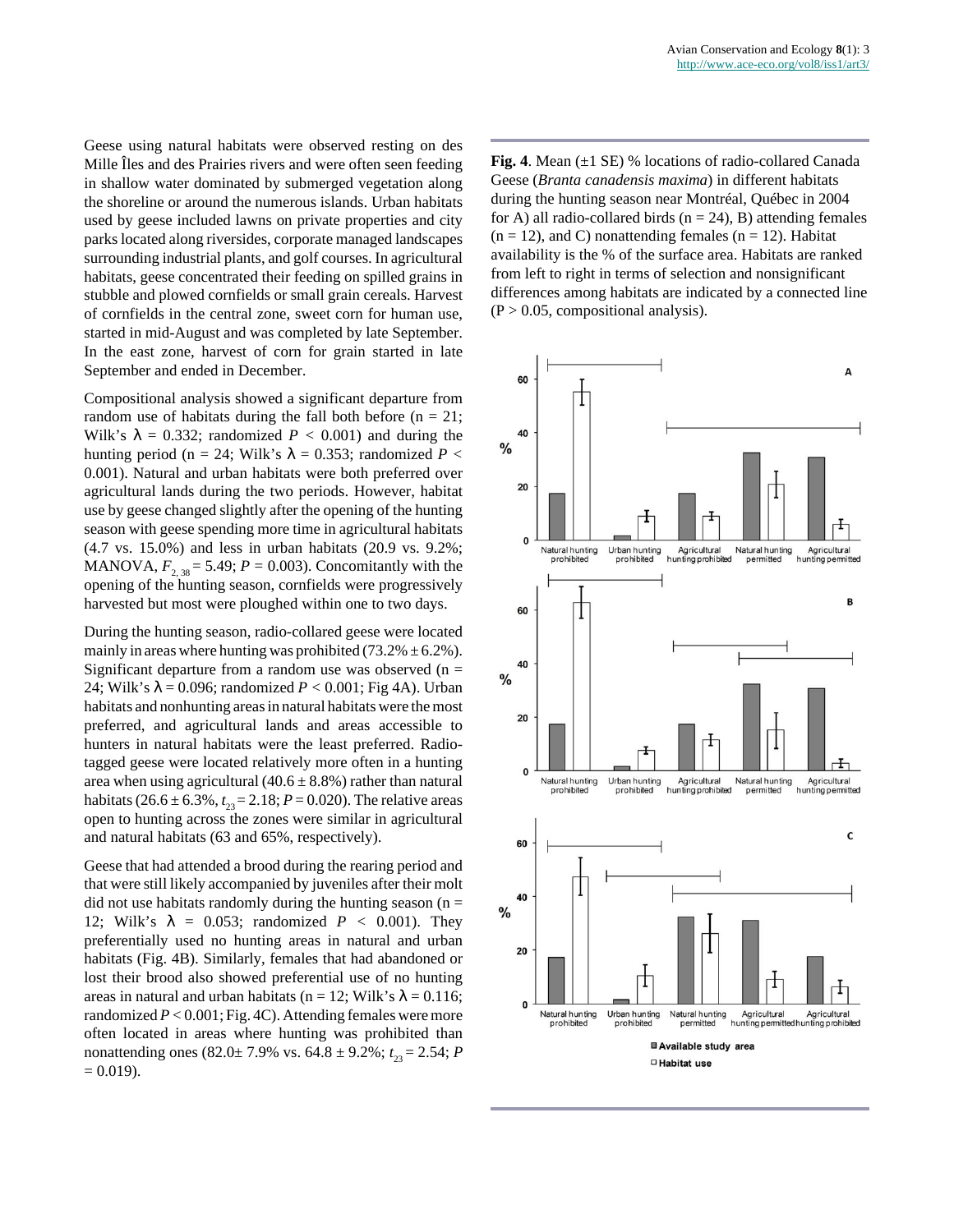## **DISCUSSION**

We have shown that Canada Geese moved from their breeding and molting areas to other parts of the study area characterized by different hunting pressure, habitats, and disturbance levels. In Denmark, Madsen (1998) found that shooting was the most disturbing human activity that affected waterfowl distribution. After the implementation of a spring conservation hunt in Québec, Béchet et al. (2003) observed an increase of backward movements by migrating Snow Geese (*Anser caerulescens atlanticus*). This supports the idea that geese have the ability to assess the risk of being preyed upon or shot at by hunters, and that they can incorporate this information into their decision process (Lima and Dill 1990, Blumstein and Bouskila 1996). In our study, however, the shift from a high to a low hunting pressure area occurred several weeks before the opening of the hunting season indicating that individuals may use prior knowledge acquired from early experience and tradition (Béchet et al. 2003, McNamara et al. 2006, Valone 2006).

During the postbreeding period, females that reared their young and that were likely accompanied by juveniles spent more time in areas with no hunting than females that abandoned or lost their brood. This differential use of habitat directly benefits juveniles that have a higher survival rate than adults or yearlings (Pilotte 2012). Adults that did not attend juveniles were more often observed in areas open to hunting, and they may join the birds migrating from the north.

A nonmutually exclusive alternative explanation for the postbreeding movements of geese is the difference in resource availability among zones. Compared to the high hunting pressure area where conventional corn is harvested later in fall, sweet corn in the low hunting pressure area is collected in late summer providing some limited food resources before the opening of the hunting season. However, agricultural lands represented a small proportion of locations of the radiomarked birds. After the arrival of migrating birds from the north, few movements occurred, and geese stayed in areas where hunting pressure was low. Movements toward the area with a higher hunting pressure took place at the end of the hunting season, which coincided with improved feeding opportunities in stubble and plowed cornfields and with the presence of fewer hunters.

Disturbance may also affect the distribution of geese (Bélanger and Bédard 1989). There was much more disturbance in the east zone, which included a large section of the Saint-Lawrence River, than in the other zones where the rivers are much shallower. The Varennes area is characterized by an intense aquatic activity including recreational boating, kite boarding, windsurfing, and sport fishing that occurs especially in July and August. This may have prompted families with fledged juveniles to leave the area for more quiet sites along des Prairies and des Mille Îles rivers.

Avoiding areas with a predation risk, i.e., encounters with hunters, might have consequences on individual foraging opportunities. Several goose species feed on spilled grains, which may have a significant impact on their energy intake and consequently on population dynamics (Alisauskas et al. 1988, Hill and Frederick 1997, Gauthier et al. 2005). During our study, geese were more likely to be in contact with hunters when using agricultural rather than natural habitats. They were therefore more often observed feeding in marshes and shallow waters that may be less profitable than the agricultural lands. However, temperate nesting Canada Geese may not require a high rate of energy intake at this stage of their annual cycle. These large birds may be able to maintain body reserves during a long staging period. Moreover, the distance to the wintering grounds in northeastern United States is relatively short  $\approx$  250-400 km) and contrary to the prenuptial period, energy reserves may not need to be maintained at the maximum level during winter (Witter and Cuthill 1993). Although we did not track geese at night, we have no indication that they were feeding in fields at nighttime. This is supported by the fact that only 2 out of 83 locations obtained before sunrise or after sunset were in agricultural lands. Moreover, local hunters never reported geese in the fields when they set up their decoys a few hours before sunrise (F. St-Pierre, *personal communication*).

During the postbreeding period, resident Canada Geese use urban habitats because they can find undisturbed feeding sites (Conover and Kania 1991). Nuisance problems in southern Québec are currently limited and do not yet warrant extensive scaring programs (J. Rodrigue, *unpublished data*). However, the preferential use of this habitat might generate increased conflicts with humans. This is especially relevant when considering that the population is continuously increasing and expanding its range along the Saint-Lawrence River (J.-F. Giroux, *unpublished data*).

The management of temperate-nesting Canada Geese often relies upon reducing reproductive output, e.g., nest destruction, egg oiling. This may be effective in the northeastern states where a significant proportion of treated birds will undertake a molt migration, thus temporarily reducing local problems. However, these birds will often fly north, then increasing local populations as in southern Québec or in subarctic areas with a potential for competition with the migratory subspecies (Luukkonen et al. 2008). On the other hand, it has been shown that a reduction in adult survival is the most efficient measure to reduce population growth of geese and other species (Gauthier and Brault 1998, Hoekman et al. 2002). It is much easier to act when populations are starting to increase than when they reach their maximum growth rate.

Sport harvest can sometimes be efficient in controlling populations when specific regulations are established at a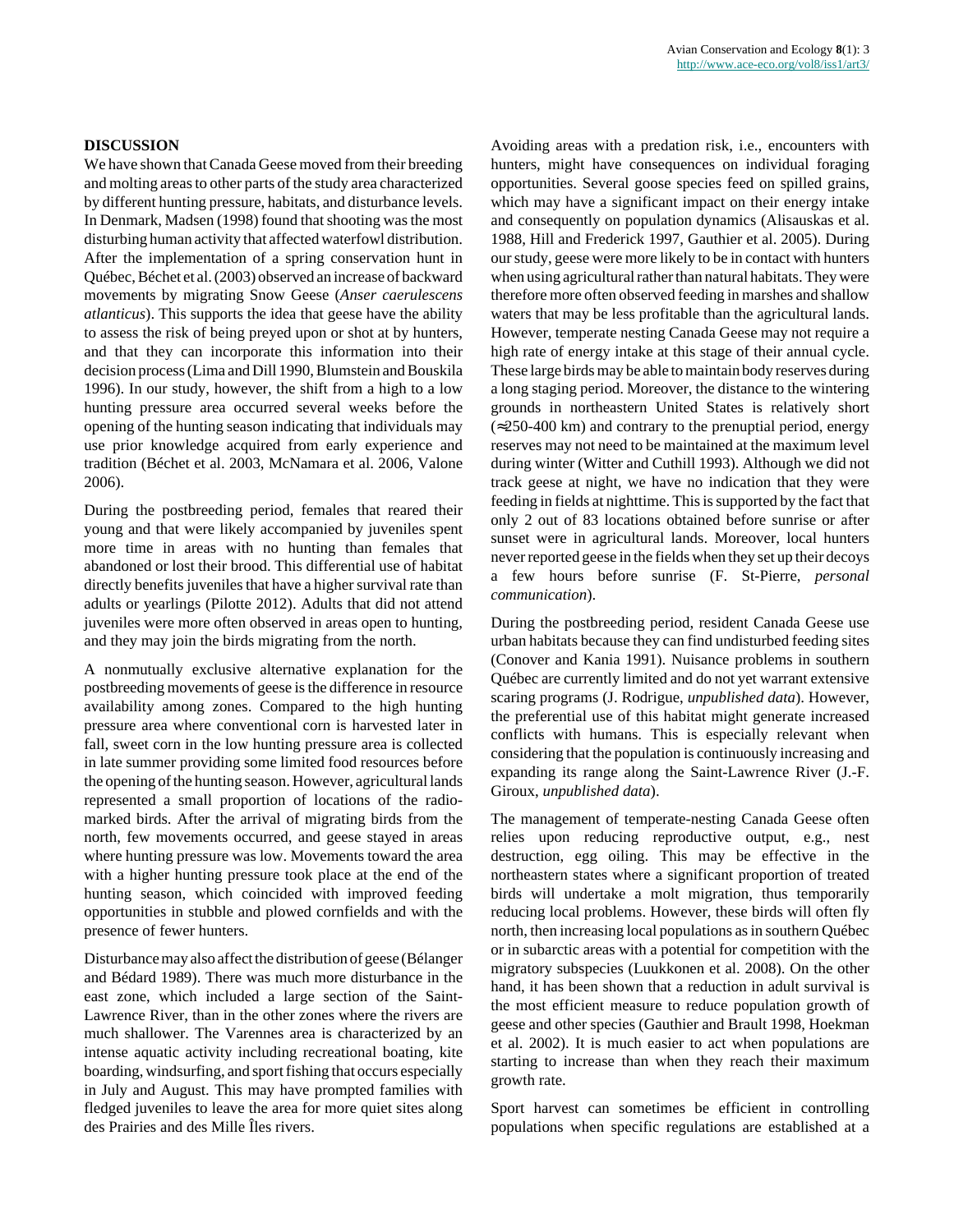regional scale (Bregnballe et al. 2004). We have shown that the residence time of geese in the study area extended until late fall, which should provide opportunities for some harvest. However, urban sprawl has affected hunting activities in suburbs, which currently limits the use of hunting as a management measure. Our results clearly show that Canada Geese leave the areas where hunting can take place well before the opening of the season. Under the prevailing regulations, the potential role of hunting to manage the increasing breeding population of Canada Geese in southern Québec is limited. Innovative regulations should thus be implemented to liberalize firearm discharge in delimited areas and during restricted periods to increase the harvest of the local geese and the molt migrants. In Massachusetts, for instance, a high harvest rate was achieved during special hunting seasons in traditional sites as well as in atypical sites such as golf courses (Heusmann 1999). In Québec, hunters' participation during the special early season is still limited because only 9% of the total harvest of locally breeding geese occurred during this period (Pilotte 2012). More encouragement should thus be provided by wildlife agencies to promote this activity.

*Responses to this article can be read online at:* <http://www.ace-eco.org/issues/responses.php/570>

## **Acknowledgments:**

*This study received financial support from Environment Canada and from a NSERC Discovery Research Grant to JFG. We acknowledge the contribution of many volunteers who helped with the banding operations and especially the technical assistance of F. St-Pierre. M. Patenaude-Monette and M. Benoît helped to produce the map. M. Doiron, A. Pannetier Lebeuf, C. Pilotte, E. T. Reed, P. Drapeau, and two anonymous reviewers commented on an earlier version of the manuscript.*

## **LITERATURE CITED**

Aebischer, N. J., P. A. Robertson, and R. E. Kenward. 1993. Compositional analysis of habitat use from animal radiotracking data. *Ecology* 74:1313-1325.

Alisauskas, R. T., C. D. Ankney, and E. E. Klaas. 1988. Winter diets and nutrition of midcontinental Lesser Snow Geese. *Journal of Wildlife Management* 52:403-414. [http://dx.doi.](http://dx.doi.org/10.2307/3801581) [org/10.2307/3801581](http://dx.doi.org/10.2307/3801581)

Ankney, C. D. 1996. An embarrassment of riches: too many geese. *Journal of Wildlife Management* 60:217-223. [http://dx.](http://dx.doi.org/10.2307/3802219) [doi.org/10.2307/3802219](http://dx.doi.org/10.2307/3802219)

Balkcom, G. D. 2010. Demographic parameters of rural and urban adult resident Canada Geese in Georgia. *Journal of Wildlife Management* 74:120-123. <http://dx.doi.org/10.2193/2009-007>

Bélanger, L., and J. Bédard. 1989. Responses of staging Greater Snow Geese to human disturbance. *Journal of Wildlife Management* 53:713-719.<http://dx.doi.org/10.2307/3809202>

Béchet, A., J.-F. Giroux, G. Gauthier, J. D. Nichols, and J. E. Hines. 2003. Spring hunting changes the regional movements of migrating Greater Snow Geese. *Journal of Applied Ecology* 40:553-564. [http://dx.doi.org/10.1046/j.1365-2664.2003.00812.](http://dx.doi.org/10.1046/j.1365-2664.2003.00812.x) [x](http://dx.doi.org/10.1046/j.1365-2664.2003.00812.x)

Blumstein, D. T., and A. Bouskila. 1996. Assessment and decision making in animals: a mechanistic model underlying behavioural flexibility can prevent ambiguity. *Oikos* 77:569-576.<http://dx.doi.org/10.2307/3545948>

Bregnballe, T., J. Madsen, and P. A. F. Rasmussen. 2004. Effects of temporal and spatial hunting control in waterbird reserves. *Biological Conservation* 119:93-104. [http://dx.doi.](http://dx.doi.org/10.1016/j.biocon.2003.10.025) [org/10.1016/j.biocon.2003.10.025](http://dx.doi.org/10.1016/j.biocon.2003.10.025)

Brownie, C., J. E. Hines, J. D. Nichols, K. H. Pollock, and J. B. Hestbeck. 1993. Capture-recapture studies for multiple strata including non-Markovian transitions. *Biometrics* 49:1173-1187.<http://dx.doi.org/10.2307/2532259>

Burnham, K. P., and D. R. Anderson. 1998. *Model selection and inference: a practical information-theoretic approach.* Springer, New York, New York, USA.

Conover, M. R., and G. G. Chasko. 1985. Nuisance Canada Goose problems in the eastern United States. *Wildlife Society Bulletin* 13:228-233.

Conover, M. R., and G. S. Kania. 1991. Characteristics of feeding sites used by urban-suburban flocks of Canada Geese in Connecticut. *Wildlife Society Bulletin* 19:36-38.

Demers, F., J.-F. Giroux, G. Gauthier, and J. Bêty. 2003. Effects of collar-attached transmitters on behaviour, pair bond and breeding success of Snow Geese *Anser caerulescens atlanticus*. *Wildlife Biology* 9:161-170. [online] URL: [http://](http://www.uqar.ca/files/biodiversite-nordique/Demersetal2003WildlifeBiology.pdf) [www.uqar.ca/files/biodiversite-nordique/Demersetal2003W](http://www.uqar.ca/files/biodiversite-nordique/Demersetal2003WildlifeBiology.pdf)[ildlifeBiology.pdf](http://www.uqar.ca/files/biodiversite-nordique/Demersetal2003WildlifeBiology.pdf)

Doiron, M. 2006. *Élevage et croissance des jeunes chez la Bernache du Canada résidente dans le sud du Québec.* Thesis. Université du Québec à Montréal, Montréal, Québec, Canada.

Frederick, R. B., and E. E. Klaas. 1982. Resource use and behavior of migrating Snow Geese. *Journal of Wildlife Management* 46:601-614.<http://dx.doi.org/10.2307/3808550>

Gauthier, G., J.-F. Giroux, A. Reed, A. Béchet, and L. Bélanger. 2005. Interactions between land use, habitat use,